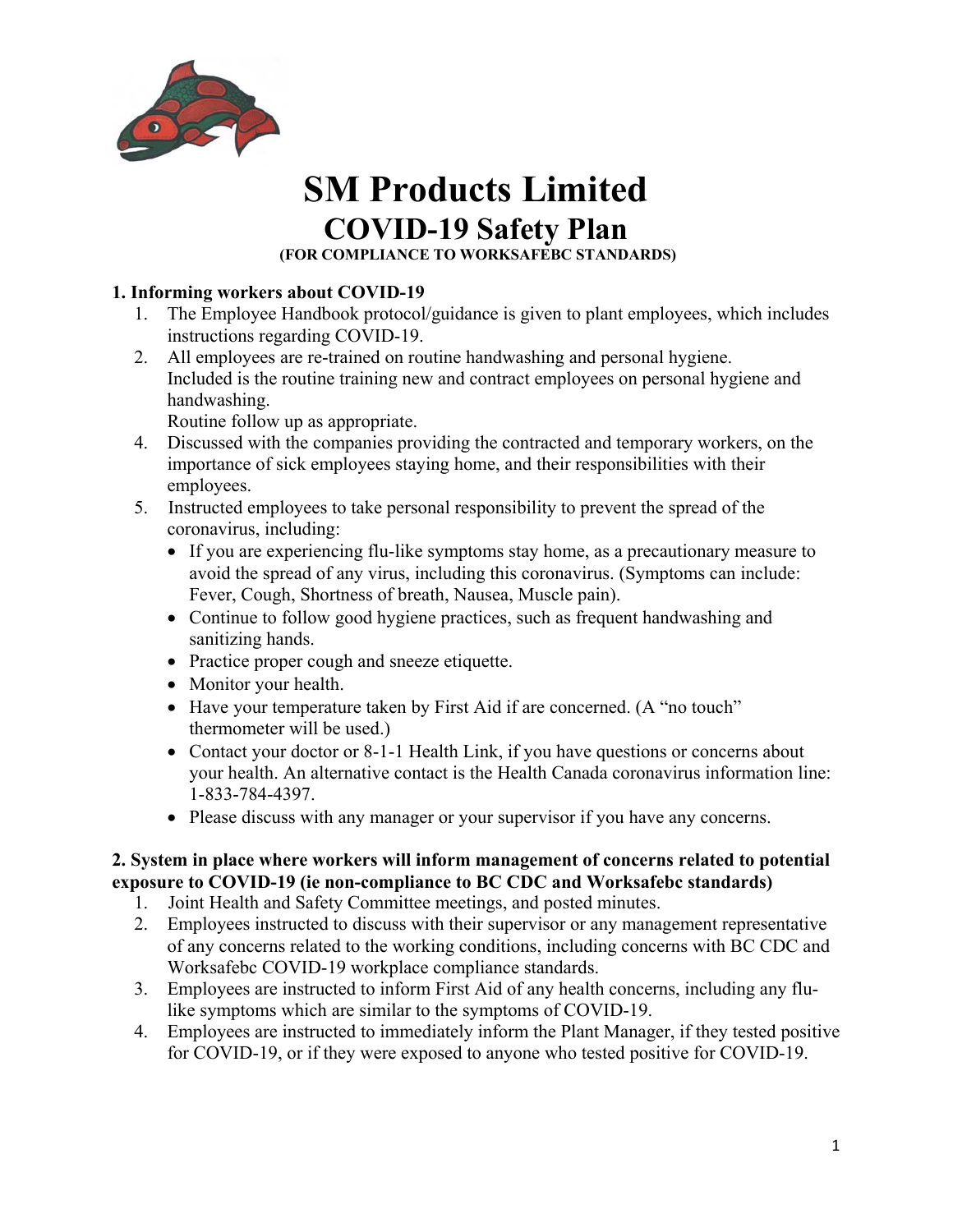

#### **IDENTIFYING EXPOSURE HAZARDS AND DEVELOPING MEASURES TO CONTROL POTENTIAL EXPOSURE RISK**

#### **3. Actions to prevent workers from being exposed to COVID-19**

- 1. Management walked through of the facility to identify specific conditions and specific tasks to reduce the risk of potential exposure of employees to COVID-19.
- 2. Joint Health and Safety Committee monthly safety meeting includes discussion of compliance with BC CDC and Worksafebc COVID-19 workplace compliance standards.
- 3. Continue to monitor updates from authorities and agencies (BC CDC, Fraser Health, Worksafebc, CFIA, CDC, WHO, and other authoritative websites and public announcements).

#### **4. Controls developed to eliminate and/or minimize the risk of potential exposure to COVID-19**

- 1. Employees who display possible symptoms of the flu will be sent home.
- 2. Physical (social) distancing is practised in the operation, and break times are staggered. In the processing operation to allow for social distancing -- there is a reduction of production volume, reduced number of workers, and slower filleting line speed. Face shields are available to production employees. Mask wearing is compulsory by all employees in the processing areas. Gloves are worn by all production employees.
- 3. Visitors to the office are limited to required visits by fishermen, and truck drivers making deliveries and pick-ups, and required service company visits. Physical distancing and limited interactions are followed.

 In the office -- installed a Plexiglas barrier at the receiving desk; limited the non SMP truck drivers and most production employees to the receiving area when they enter into the office.

- 4. Conduct active in-person health check screenings for all employees before the start of the each workday.
- 5. Before the start of each workday and routinely through-out the day, hand contact surfaces are sanitized (door handles, faucets, washrooms, tables, coffee machines, water coolers, soap and sanitizer dispensers, etc).
- 6. Installed new signage at the office entrance and variance other locations around the facility, related to BC CDC COVID-19 compliance standards.
- 7. Installed additional hand sanitizer dispensers at additional locations around the facility.
- 8. In the coffee rooms, replaced sugar cubes and coffee mate box with single serve sugar and creamers.
- 9. Management routinely monitors the effectiveness of the controls in place. Monitoring includes presence on the floor of the operation and video monitoring.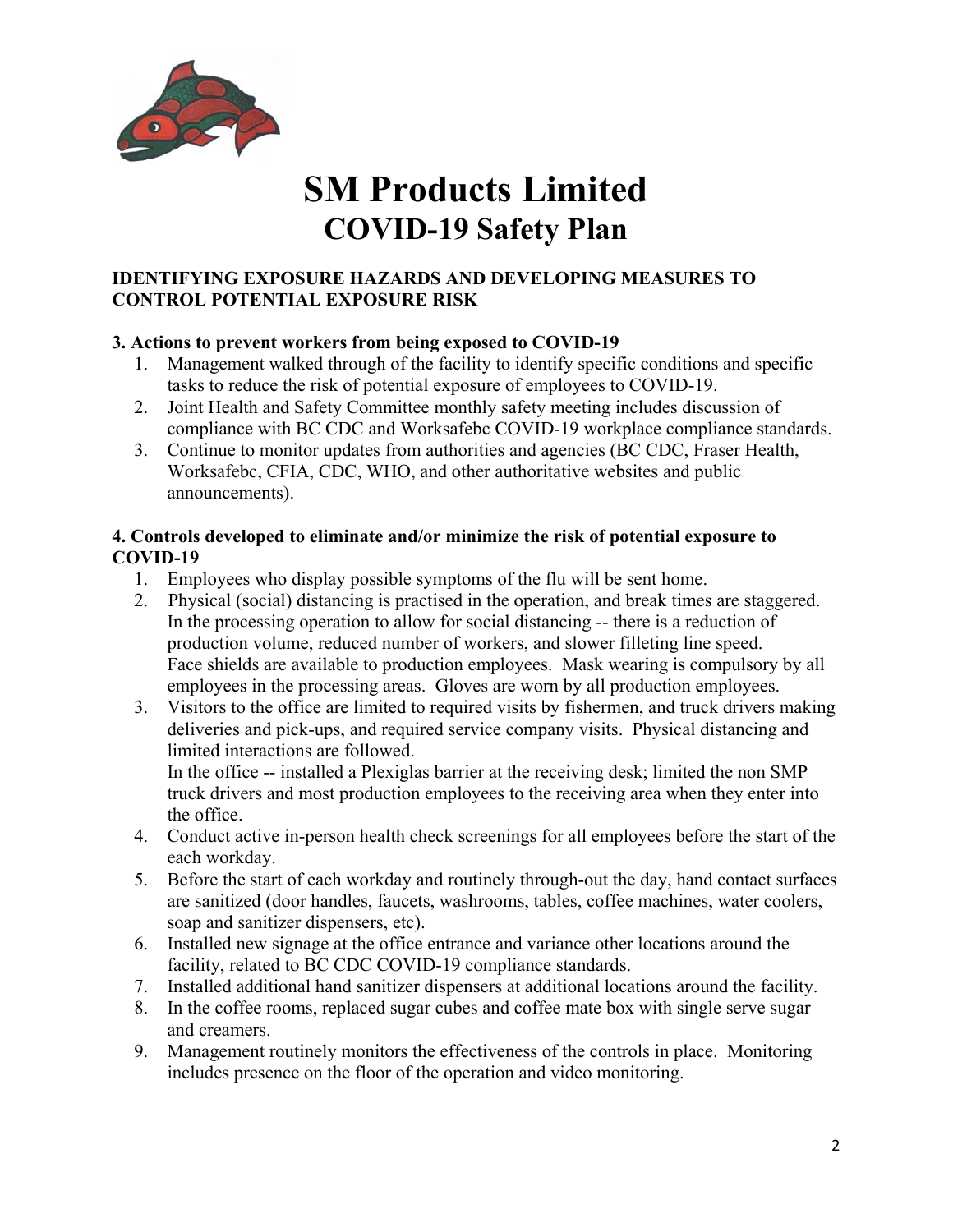

### **CONTROLLING THE NUMBER OF PEOPLE ON SITE**

#### **5. Control of the number of workers and other people at the workplace**

- 1. Core operations are maintained. The number of employees is restricted to meet the daily production volume; there are no non-essential employees on the site and non SMP employees are restricted to truck drivers and other essential third party service providers.
- 2. Breaks are staggered for the production employees, to allow for social distancing during the breaks.
- 3. The production facility is cleaned and sanitized at the end of each production day, as required of a food processing facility. Additionally, before the start of each workday and routinely through-out the day, hand contact surfaces are sanitized (door handles, faucets, washrooms, tables, coffee machines, water coolers, soap and sanitizer dispensers, etc).

#### **6. Steps taken to ensure the prevention or reduction of the risk of potential exposure to COVID-19 in the workplace**

- 1. Positioned production employees to allow for physical distancing. And, keep minimum two meters between all workers, customers, clients and visiting non SMP employees. Plexiglas barriers installed on the filleting line.
- 2. Soap and water and hand sanitizers are in place, with additional hand sanitizer devices installed at locations around the facility. All employees routinely wash hands frequently.
- 3. Enhanced cleaning includes -- before the start of each workday and routinely through-out the day, hand contact surfaces are sanitized (door handles, faucets, washrooms, tables, coffee machines, water coolers, soap and sanitizer dispensers, etc).

#### **7. Checking and tracking that the above steps are taken**

- 1. Management routinely monitors the effectiveness of the controls in place. Monitoring includes presence on the floor of the operation and video monitoring.
- 2. Documentation includes the CFIA sanitation and GMP inspection checklists. There is also a daily checklist for the enhanced cleaning.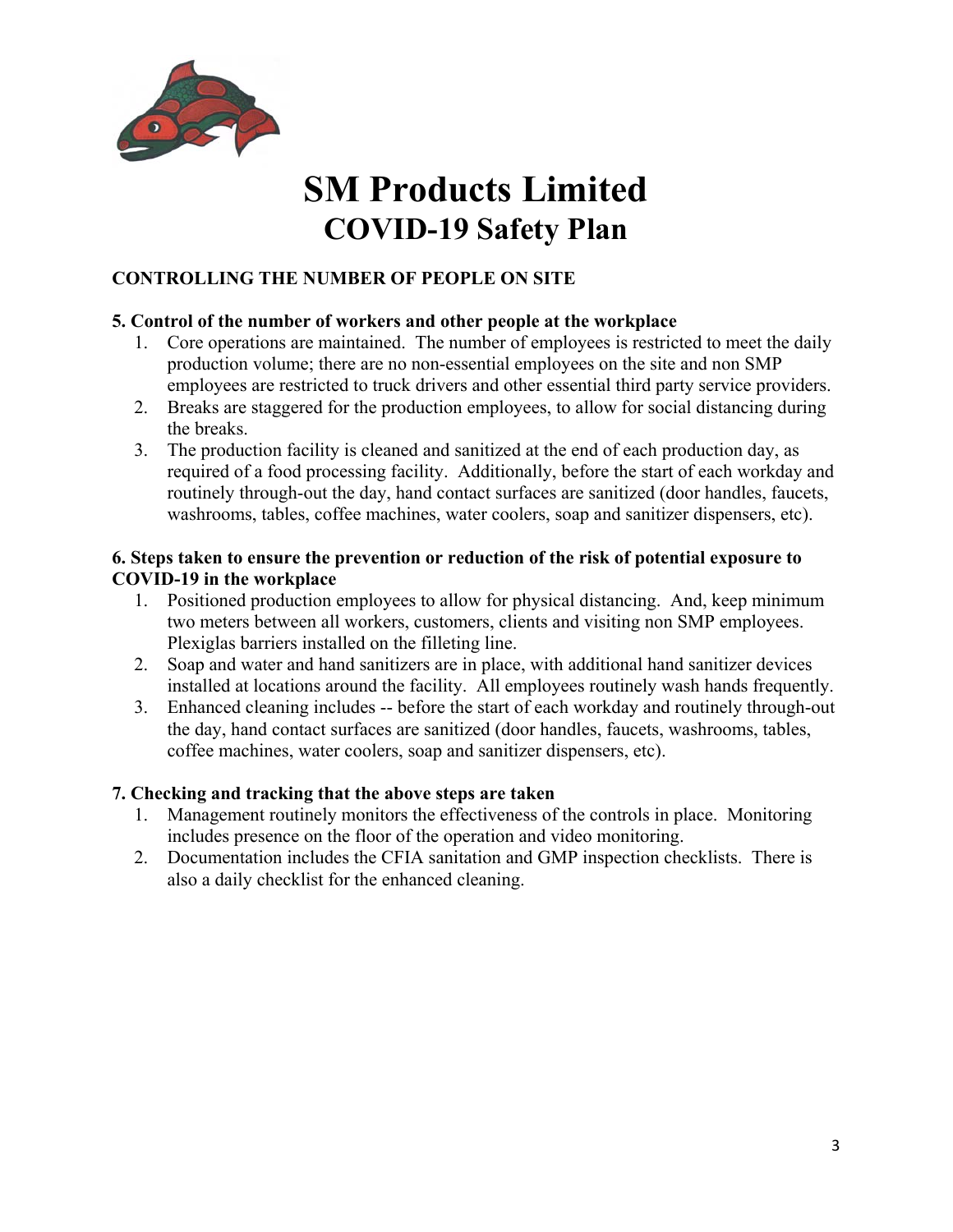

#### **PROHIBITION OF WORKERS WHO ARE SICK AND THOSE RETURNING FROM OUTSIDE CANADA**

#### **8. Actions taken by SMP management and supervisors to prohibit workers with high risk of exposure to COVID-19**

- 1. Workers who are feeling ill on the site are instructed to consult with First Aid. First Aid will take the employee's body temperature, then First Aid will instruct the employee to go home and to consult their physician. First Aid will inform the Plant Manager. The employee will advise the Plant Manager of the actions and results from the decision by the physician, and any next steps before returning to work.
- 2. Employees who travel internationally will inform the Plant Manager. Employees who travel internationally will self-isolate for fourteen days.
- 3. Employees who live in the same household as, or who has been exposed to, a confirmed or clinical COVID-19 case, will inform the Plant Manager. The employee will be instructed to self-isolate or as instructed by their physician.
- 4. A log is kept of each employee who is required to take preventative actions required by the COVID-19 protocols.

#### **9. Communication of these COVID-19 policies and protocols with mangers, supervisors and workers**

- 1. The Employee Handbook includes the above guidances and instructions to production employees, and is reviewed and signed by each employee.
- 2. New COVID-19 signage installed around the operation, which includes the above requirements of employment.
- 3. Verbal communications with employees, and contacted labour.
- 4. Joint Health and Safety Committee meetings, and posted minutes.

#### **10. Tracking and communicating with employees who become ill, travel internationally, or live with or are exposed to a confirmed or clinical COVID-19 case**

1. The Plant Manager or President of SMP will directly telephone and speak with any affected employees, for progress and updates of their condition.